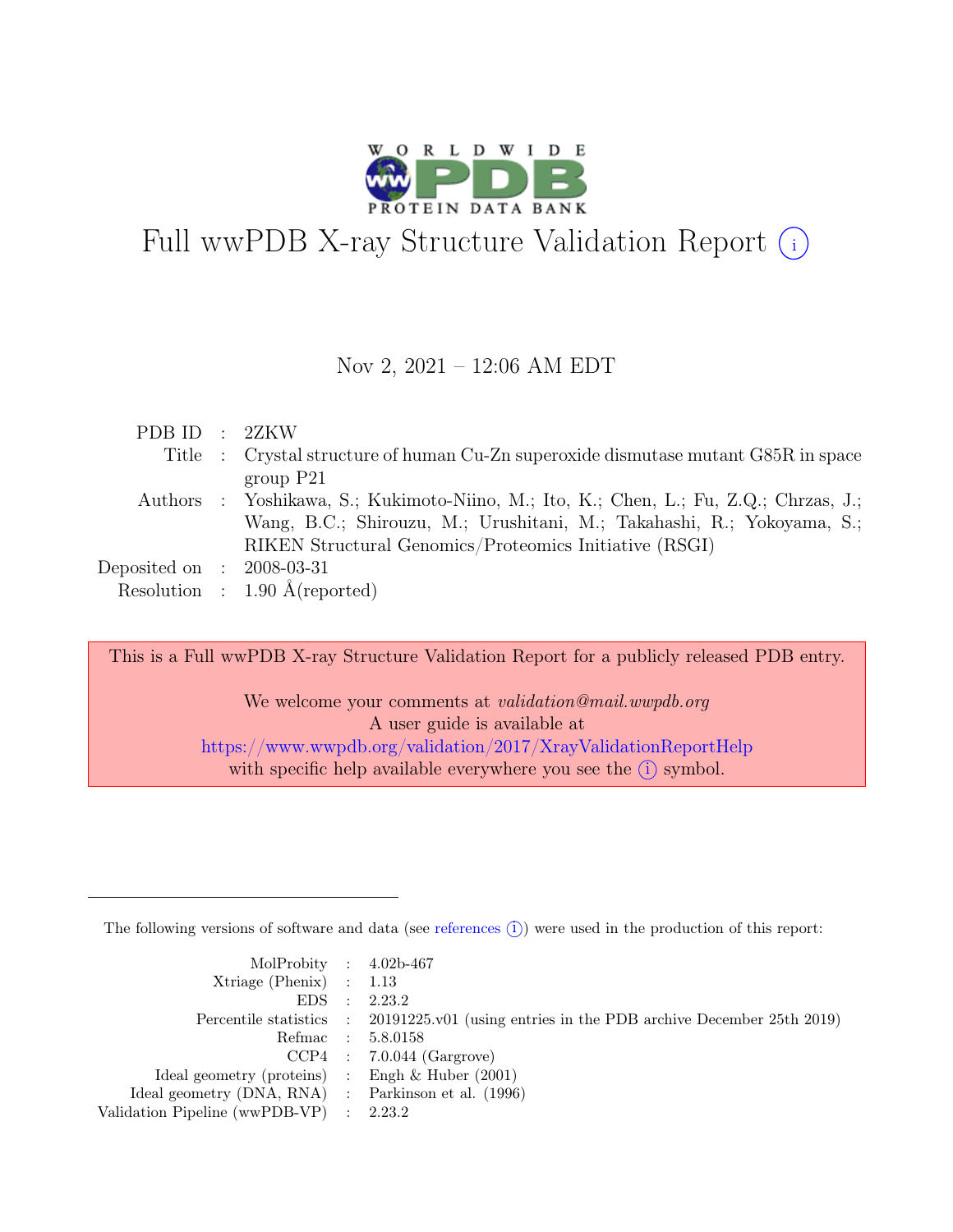# 1 Overall quality at a glance  $(i)$

The following experimental techniques were used to determine the structure: X-RAY DIFFRACTION

The reported resolution of this entry is 1.90 Å.

Percentile scores (ranging between 0-100) for global validation metrics of the entry are shown in the following graphic. The table shows the number of entries on which the scores are based.



| Metric                | Whole archive<br>$(\#Entries)$ | Similar resolution<br>$(\# \text{Entries}, \text{ resolution range}(\AA))$ |  |  |
|-----------------------|--------------------------------|----------------------------------------------------------------------------|--|--|
| $R_{free}$            | 130704                         | $6207(1.90-1.90)$                                                          |  |  |
| Clashscore            | 141614                         | 6847 (1.90-1.90)                                                           |  |  |
| Ramachandran outliers | 138981                         | 6760 (1.90-1.90)                                                           |  |  |
| Sidechain outliers    | 138945                         | 6760 (1.90-1.90)                                                           |  |  |
| RSRZ outliers         | 127900                         | 6082 (1.90-1.90)                                                           |  |  |

The table below summarises the geometric issues observed across the polymeric chains and their fit to the electron density. The red, orange, yellow and green segments of the lower bar indicate the fraction of residues that contain outliers for  $\geq$ =3, 2, 1 and 0 types of geometric quality criteria respectively. A grey segment represents the fraction of residues that are not modelled. The numeric value for each fraction is indicated below the corresponding segment, with a dot representing fractions <=5% The upper red bar (where present) indicates the fraction of residues that have poor fit to the electron density. The numeric value is given above the bar.

| Mol | ${\rm Chain}$ | Length | Quality of chain |           |
|-----|---------------|--------|------------------|-----------|
|     |               | 159    | 2%<br>83%        | 6%<br>11% |
|     |               | 159    | .%<br>79%        | 8%<br>11% |

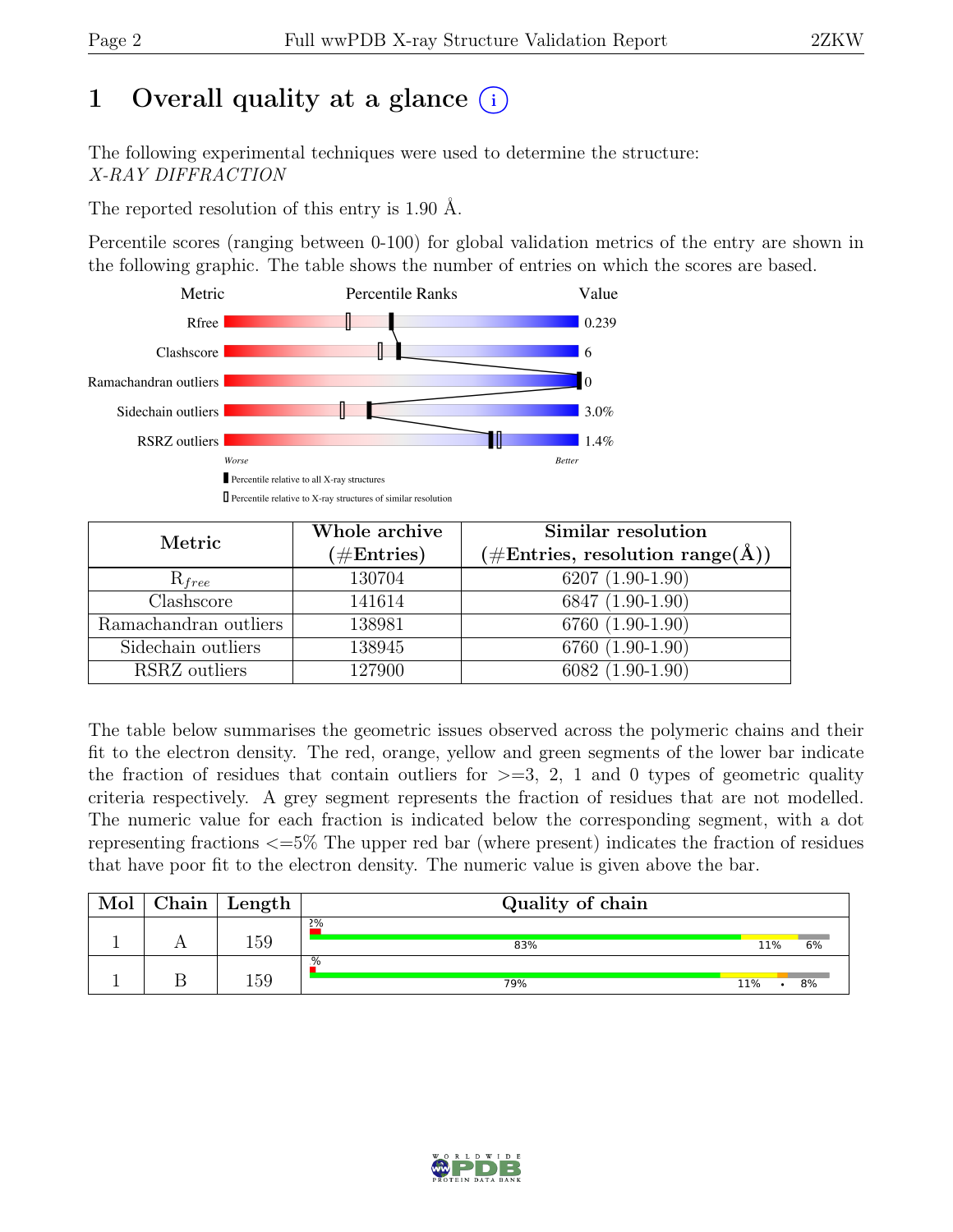# 2 Entry composition  $(i)$

There are 4 unique types of molecules in this entry. The entry contains 2201 atoms, of which 0 are hydrogens and 0 are deuteriums.

In the tables below, the ZeroOcc column contains the number of atoms modelled with zero occupancy, the AltConf column contains the number of residues with at least one atom in alternate conformation and the Trace column contains the number of residues modelled with at most 2 atoms.

| Mol |  | Chain   Residues | Atoms     |               |    |  |  | ZeroOcc   AltConf   Trace |  |
|-----|--|------------------|-----------|---------------|----|--|--|---------------------------|--|
|     |  | 149              | Total C N |               |    |  |  |                           |  |
|     |  | 1084             |           | 664 200 216 4 |    |  |  |                           |  |
|     |  | 146              | Total C   |               | N. |  |  |                           |  |
|     |  | 1067             |           | 655 197       |    |  |  |                           |  |

• Molecule 1 is a protein called Superoxide dismutase [Cu-Zn].

| Chain | Residue | Modelled   | Actual | Comment             | Reference         |
|-------|---------|------------|--------|---------------------|-------------------|
| A     | $-5$    | <b>GLY</b> |        | expression tag      | <b>UNP P00441</b> |
| A     | $-4$    | <b>PRO</b> |        | expression tag      | <b>UNP P00441</b> |
| A     | $-3$    | <b>LEU</b> |        | expression tag      | <b>UNP P00441</b> |
| A     | $-2$    | <b>GLY</b> |        | expression tag      | <b>UNP P00441</b> |
| A     | $-1$    | <b>SER</b> |        | expression tag      | <b>UNP P00441</b> |
| A     | 85      | $\rm{ARG}$ | GLY    | engineered mutation | <b>UNP P00441</b> |
| B     | $-5$    | <b>GLY</b> |        | expression tag      | <b>UNP P00441</b> |
| B     | $-4$    | <b>PRO</b> |        | expression tag      | <b>UNP P00441</b> |
| B     | $-3$    | <b>LEU</b> |        | expression tag      | <b>UNP P00441</b> |
| B     | $-2$    | <b>GLY</b> |        | expression tag      | <b>UNP P00441</b> |
| B     | $-1$    | <b>SER</b> |        | expression tag      | <b>UNP P00441</b> |
| B     | 85      | ARG        | GLY    | engineered mutation | <b>UNP P00441</b> |

There are 12 discrepancies between the modelled and reference sequences:

• Molecule 2 is COPPER (I) ION (three-letter code: CU1) (formula: Cu).

|  | Mol   Chain   Residues | Atoms    | ZeroOcc   AltConf |
|--|------------------------|----------|-------------------|
|  |                        | Total Cu |                   |
|  |                        | Total Cu |                   |

• Molecule 3 is ZINC ION (three-letter code: ZN) (formula: Zn).

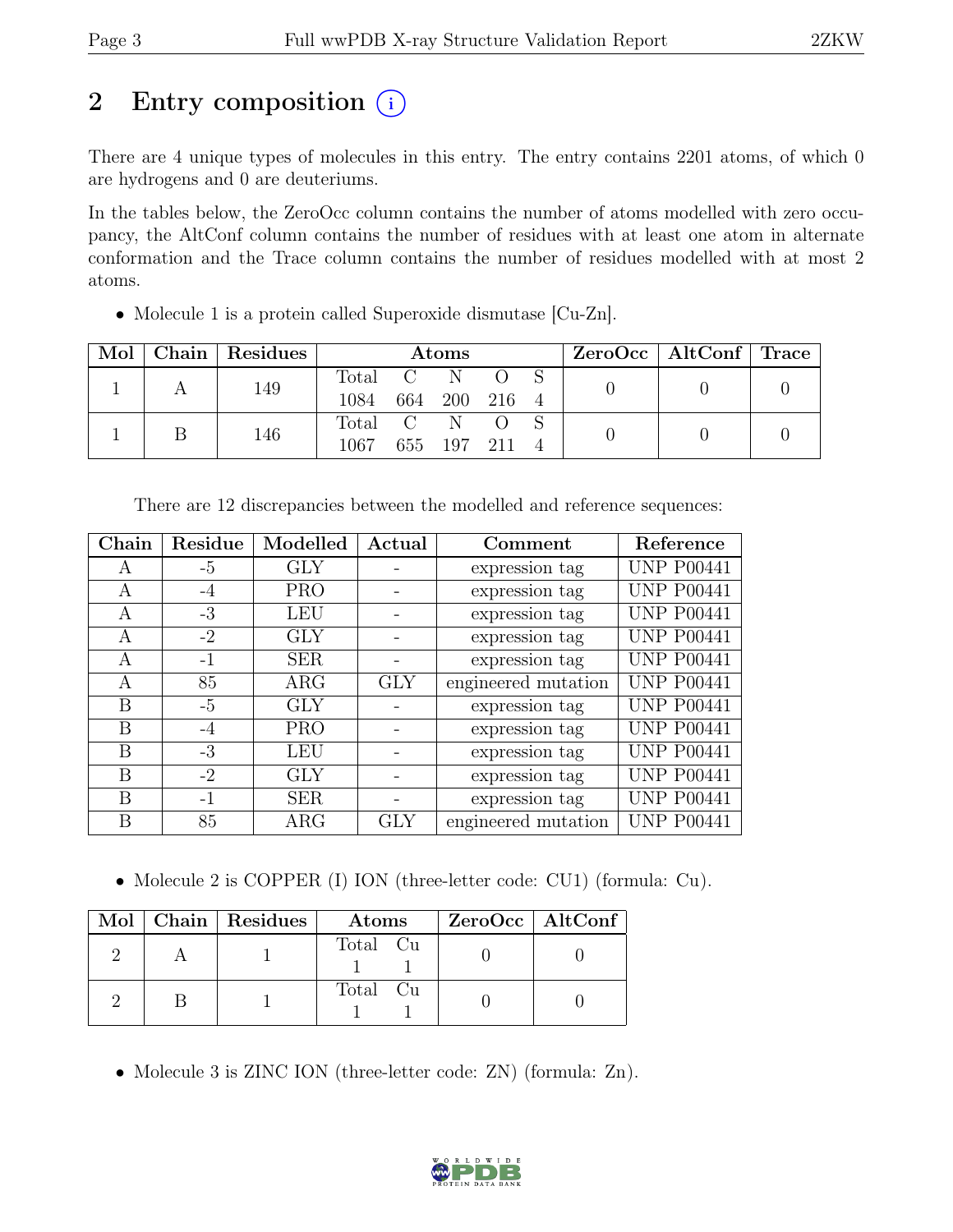|  | Mol   Chain   Residues | Atoms    | ZeroOcc   AltConf |  |
|--|------------------------|----------|-------------------|--|
|  |                        | Total Zn |                   |  |
|  |                        | Total Zn |                   |  |

 $\bullet\,$  Molecule 4 is water.

|  | Mol   Chain   Residues | Atoms               | $ZeroOcc \   \$ AltConf |
|--|------------------------|---------------------|-------------------------|
|  |                        | Total O<br>22<br>22 |                         |
|  | 94                     | Total O<br>24<br>24 |                         |

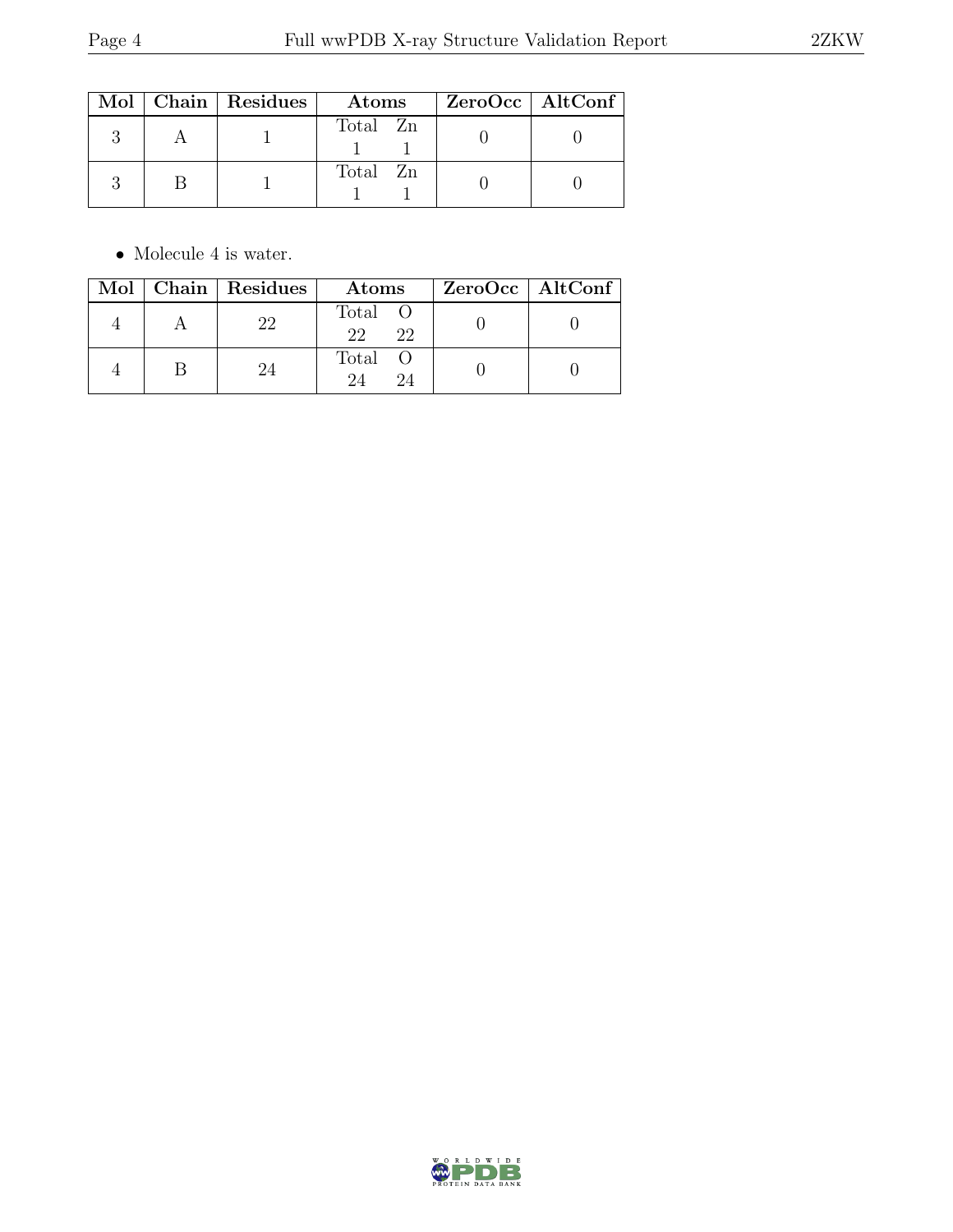# 3 Residue-property plots  $(i)$

These plots are drawn for all protein, RNA, DNA and oligosaccharide chains in the entry. The first graphic for a chain summarises the proportions of the various outlier classes displayed in the second graphic. The second graphic shows the sequence view annotated by issues in geometry and electron density. Residues are color-coded according to the number of geometric quality criteria for which they contain at least one outlier:  $green = 0$ , yellow  $= 1$ , orange  $= 2$  and red  $= 3$  or more. A red dot above a residue indicates a poor fit to the electron density (RSRZ > 2). Stretches of 2 or more consecutive residues without any outlier are shown as a green connector. Residues present in the sample, but not in the model, are shown in grey.



• Molecule 1: Superoxide dismutase [Cu-Zn]

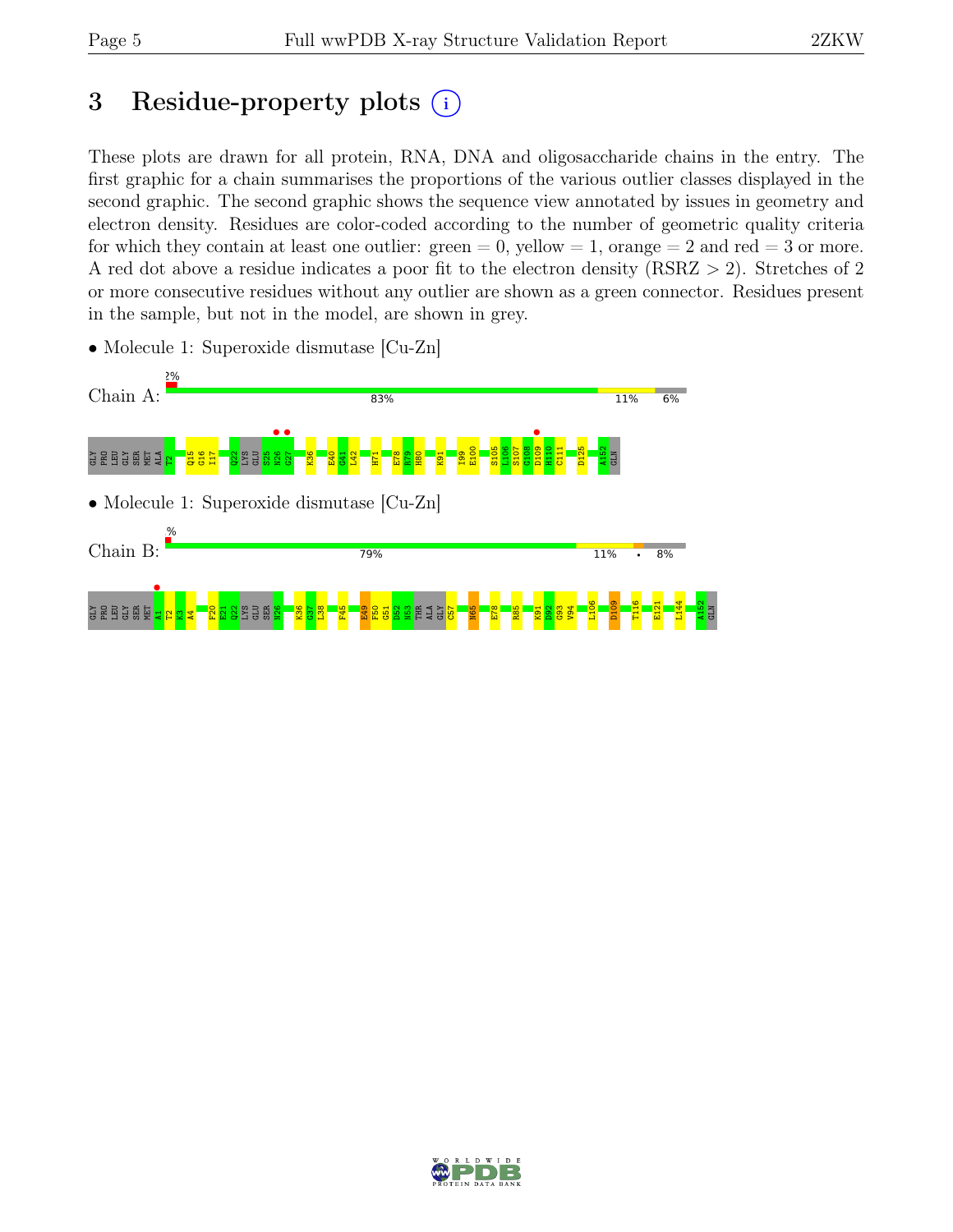# 4 Data and refinement statistics  $(i)$

| Property                                                                  | Value                                                 | <b>Source</b>  |
|---------------------------------------------------------------------------|-------------------------------------------------------|----------------|
| Space group                                                               | P 1 21 1                                              | Depositor      |
| $\overline{Cell}$ constants                                               | $48.62\text{\AA}$ $46.23\text{\AA}$ $52.82\text{\AA}$ |                |
| a, b, c, $\alpha$ , $\beta$ , $\gamma$                                    | $90.00^\circ$<br>$94.42^\circ$<br>$90.00^\circ$       | Depositor      |
| Resolution $(A)$                                                          | 33.46<br>1.90<br>$\equiv$ .                           | Depositor      |
|                                                                           | 33.46<br>$-1.90$                                      | <b>EDS</b>     |
| % Data completeness                                                       | 93.1 (33.46-1.90)                                     | Depositor      |
| (in resolution range)                                                     | 93.3 (33.46-1.90)                                     | <b>EDS</b>     |
| $R_{merge}$                                                               | (Not available)                                       | Depositor      |
| $\mathrm{R}_{sym}$                                                        | 0.10                                                  | Depositor      |
| $\langle I/\sigma(I) \rangle$ <sup>1</sup>                                | 4.04 (at $1.91\text{\AA}$ )                           | Xtriage        |
| Refinement program                                                        | $\overline{\text{CNS} 1.1}$                           | Depositor      |
| $R, R_{free}$                                                             | 0.193<br>0.252<br>$\overline{a}$                      | Depositor      |
|                                                                           | $0.185$ ,<br>0.239                                    | DCC            |
| $R_{free}$ test set                                                       | 1753 reflections $(9.83\%)$                           | wwPDB-VP       |
| Wilson B-factor $(\AA^2)$                                                 | 26.0                                                  | Xtriage        |
| Anisotropy                                                                | 0.474                                                 | Xtriage        |
| Bulk solvent $k_{sol}(\mathrm{e}/\mathrm{A}^3)$ , $B_{sol}(\mathrm{A}^2)$ | 0.41, 57.3                                            | <b>EDS</b>     |
| L-test for $\mathrm{twinning}^2$                                          | $< L >$ = 0.49, $< L^2 >$ = 0.32                      | <b>Xtriage</b> |
| Estimated twinning fraction                                               | No twinning to report.                                | Xtriage        |
| $\overline{F_o,F_c}$ correlation                                          | 0.95                                                  | <b>EDS</b>     |
| Total number of atoms                                                     | 2201                                                  | wwPDB-VP       |
| Average B, all atoms $(A^2)$                                              | 36.0                                                  | wwPDB-VP       |

Xtriage's analysis on translational NCS is as follows: The largest off-origin peak in the Patterson function is 8.67% of the height of the origin peak. No significant pseudotranslation is detected.

<sup>&</sup>lt;sup>2</sup>Theoretical values of  $\langle |L| \rangle$ ,  $\langle L^2 \rangle$  for acentric reflections are 0.5, 0.333 respectively for untwinned datasets, and 0.375, 0.2 for perfectly twinned datasets.



<span id="page-5-1"></span><span id="page-5-0"></span><sup>1</sup> Intensities estimated from amplitudes.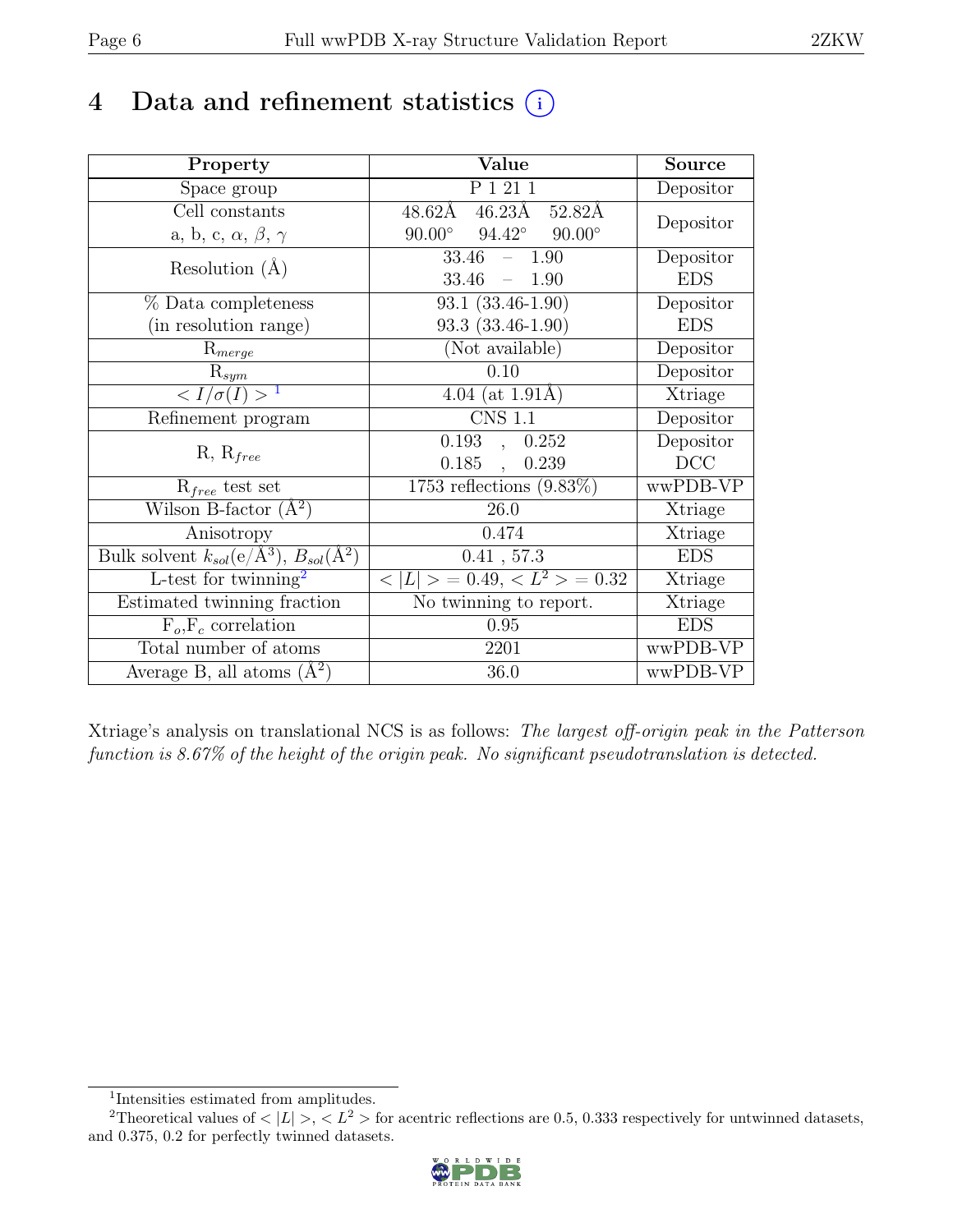# 5 Model quality  $(i)$

## 5.1 Standard geometry  $(i)$

Bond lengths and bond angles in the following residue types are not validated in this section: ZN, CU1

The Z score for a bond length (or angle) is the number of standard deviations the observed value is removed from the expected value. A bond length (or angle) with  $|Z| > 5$  is considered an outlier worth inspection. RMSZ is the root-mean-square of all Z scores of the bond lengths (or angles).

| Mol  | Chain |             | Bond lengths | Bond angles |             |  |
|------|-------|-------------|--------------|-------------|-------------|--|
|      |       | <b>RMSZ</b> | $\# Z  > 5$  | <b>RMSZ</b> | # $ Z  > 5$ |  |
|      |       | 0.44        | 0/1101       | 0.73        | 0/1484      |  |
|      | В     | 0.53        | 0/1083       | 0.80        | 0/1458      |  |
| A 11 | All   | 0.49        | 0/2184       | 0.77        | 2942        |  |

There are no bond length outliers.

There are no bond angle outliers.

There are no chirality outliers.

There are no planarity outliers.

### 5.2 Too-close contacts  $(i)$

In the following table, the Non-H and H(model) columns list the number of non-hydrogen atoms and hydrogen atoms in the chain respectively. The H(added) column lists the number of hydrogen atoms added and optimized by MolProbity. The Clashes column lists the number of clashes within the asymmetric unit, whereas Symm-Clashes lists symmetry-related clashes.

| Mol |     |      | Chain   Non-H   $H$ (model)   $H$ (added) |      |    | $Clashes$   Symm-Clashes |
|-----|-----|------|-------------------------------------------|------|----|--------------------------|
|     |     | 1084 |                                           | 1051 |    |                          |
|     | B   | 1067 |                                           | 1038 | 14 |                          |
| ٠,  |     |      |                                           |      |    |                          |
| റ   | R   |      |                                           |      |    |                          |
| 3   |     |      |                                           |      |    |                          |
| 3   | R   |      |                                           |      |    |                          |
|     |     | 22   |                                           |      |    |                          |
|     | R   | 24   |                                           |      |    |                          |
| All | All | 2201 |                                           | 2089 | 25 |                          |

The all-atom clashscore is defined as the number of clashes found per 1000 atoms (including hydrogen atoms). The all-atom clashscore for this structure is 6.

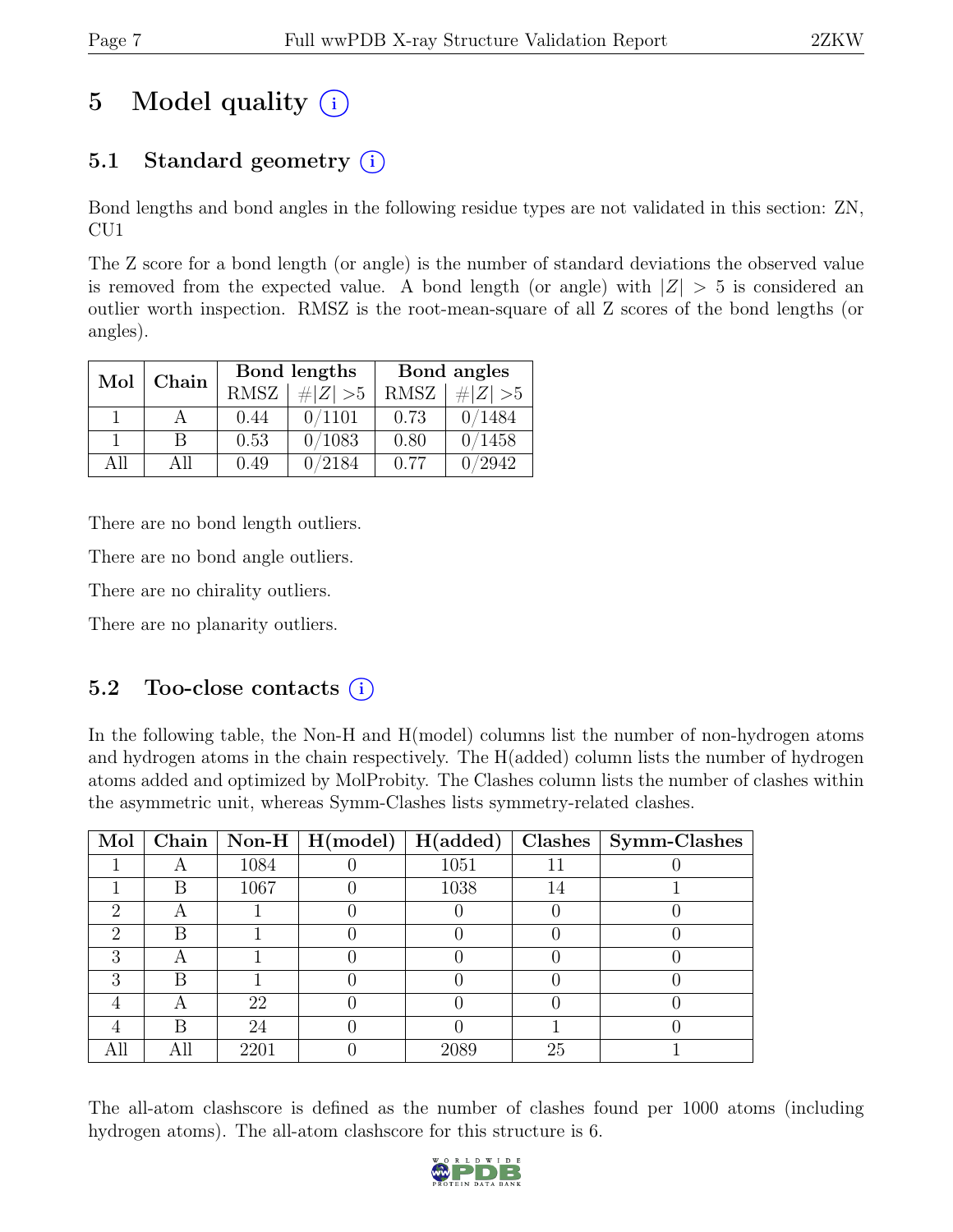|                           |                   | Interatomic    | Clash             |
|---------------------------|-------------------|----------------|-------------------|
| $\rm{Atom-1}$             | Atom-2            | distance $(A)$ | overlap $(\AA)$   |
| $1:B:65:\overline{ASN:H}$ | 1:B:65:ASN:HD22   | 1.13           | 0.95              |
| 1: B:51: GLY: HA2         | 1:B:116:THR:HG23  | 1.64           | $\overline{0.80}$ |
| 1:B:65:ASN:HD22           | 1: B:65:ASN:N     | 1.74           | 0.77              |
| 1: B:57: CYS:N            | 4:B:423:HOH:O     | 2.20           | 0.74              |
| 1: A:40: GLU:OE1          | 1: A:91: LYS: HD3 | 1.89           | 0.73              |
| 1: B:36: LYS: HG3         | 1:B:94:VAL:HG22   | 1.71           | 0.72              |
| 1: A: 16: GLY: C          | 1:A:17:ILE:HD12   | 2.14           | 0.68              |
| 1:A:40:GLU:CD             | 1: A:91: LYS: HD3 | 2.23           | 0.59              |
| 1:B:45:PHE:HB3            | 1: B: 85: ARG: O  | 2.06           | 0.55              |
| 1:B:38:LEU:O              | 1:B:93:GLY:HA2    | 2.09           | 0.52              |
| 1:B:65:ASN:N              | 1:B:65:ASN:ND2    | 2.45           | 0.52              |
| 1:A:15:GLN:HG3            | 1:A:36:LYS:HE2    | 1.94           | 0.48              |
| 1: A:105: SER:O           | 1: A:111:CYS:HA   | 2.14           | 0.47              |
| 1:B:4:ALA:HB3             | 1:B:20:PHE:HB2    | 1.96           | 0.47              |
| 1:A:125:ASP:C             | 1:A:125:ASP:OD1   | 2.52           | 0.47              |
| 1:B:109:ASP:N             | 1:B:109:ASP:OD1   | 2.49           | 0.46              |
| 1: B:2:THR:HG23           | 1:B:106:LEU:HD12  | 1.98           | 0.46              |
| 1:A:99:ILE:HG22           | 1: A:100: GLU: N  | 2.31           | 0.45              |
| 1:B:49:GLU:HG2            | 1:B:50:PHE:CE1    | 2.51           | 0.45              |
| 1:A:15:GLN:CG             | 1: A:36: LYS: HE2 | 2.48           | 0.44              |
| 1:A:71:HIS:HB2            | 1: A:80: HIS: CE1 | 2.54           | 0.43              |
| 1: B:50: PHE:O            | 1:B:116:THR:HG23  | 2.20           | 0.42              |
| 1:A:99:ILE:CG2            | 1:A:100:GLU:N     | 2.83           | 0.41              |
| 1:A:109:ASP:C             | 1:A:111:CYS:H     | 2.22           | 0.41              |
| 1: B: 121: GLU: HA        | 1:B:144:LEU:HD11  | 2.03           | 0.40              |

All (25) close contacts within the same asymmetric unit are listed below, sorted by their clash magnitude.

All (1) symmetry-related close contacts are listed below. The label for Atom-2 includes the symmetry operator and encoded unit-cell translations to be applied.

| Atom-1           | Atom-2                    | Interatomic<br>distance $(A)$ | Clash<br>overlap $(A)$ |  |
|------------------|---------------------------|-------------------------------|------------------------|--|
| 1: B:78: GLU:OE1 | 1:B:121:GLU:OE2[2]<br>547 | $2.16\,$                      | 0.04                   |  |

## 5.3 Torsion angles (i)

### 5.3.1 Protein backbone (i)

In the following table, the Percentiles column shows the percent Ramachandran outliers of the chain as a percentile score with respect to all X-ray entries followed by that with respect to entries

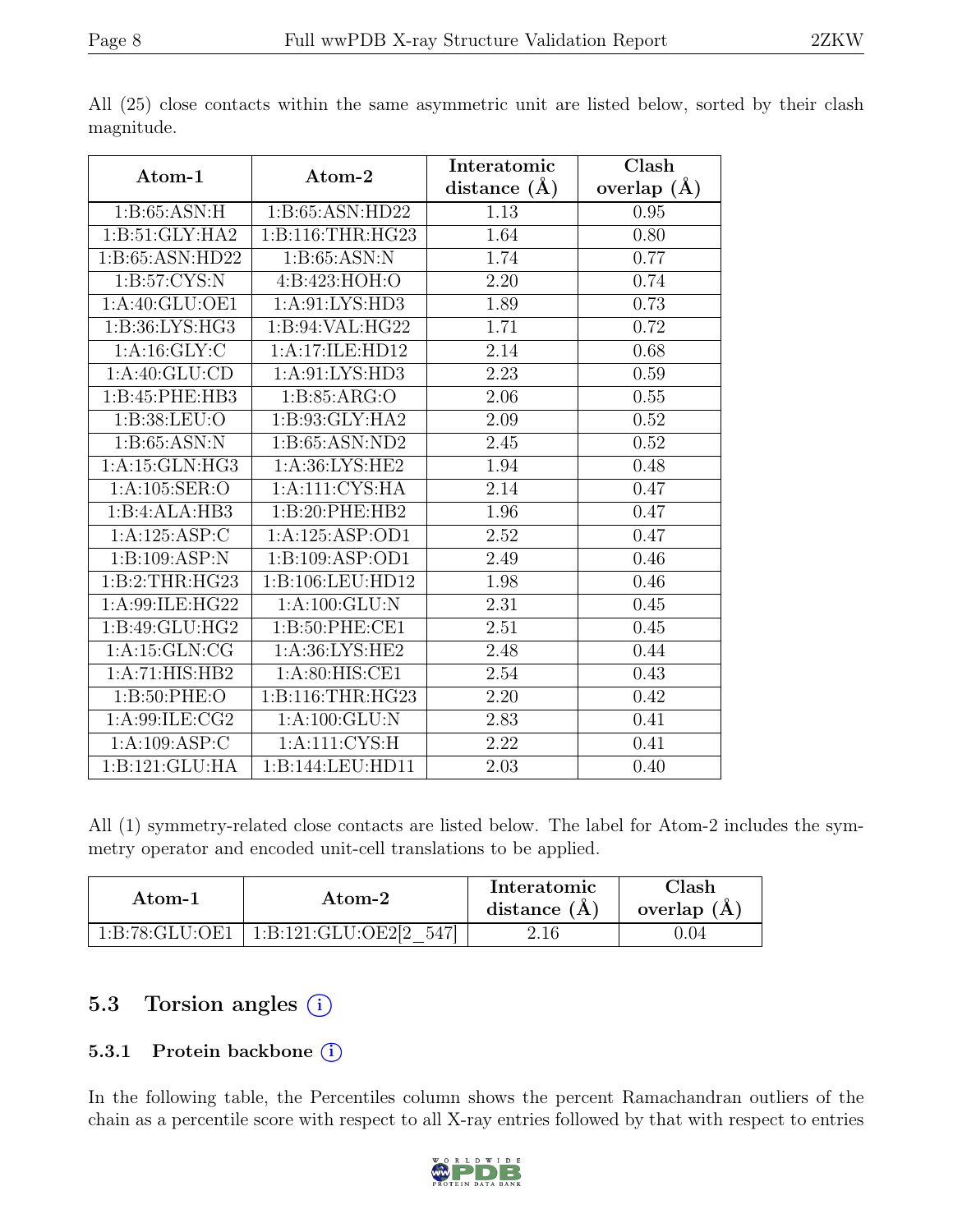of similar resolution.

The Analysed column shows the number of residues for which the backbone conformation was analysed, and the total number of residues.

| Mol | Chain | Analysed                      | Favoured   Allowed   Outliers   Percentiles |           |  |                                 |
|-----|-------|-------------------------------|---------------------------------------------|-----------|--|---------------------------------|
|     |       | $145/159$ (91\%)   141 (97\%) |                                             | $4(3\%)$  |  | 100 100                         |
|     |       | $140/159$ (88\%)   138 (99\%) |                                             | $2(1\%)$  |  | 100 100                         |
| All | All   | $285/318$ (90%)   279 (98%)   |                                             | 6 $(2\%)$ |  | $\vert$ 100 $\vert$ 100 $\vert$ |

There are no Ramachandran outliers to report.

#### 5.3.2 Protein sidechains  $(i)$

In the following table, the Percentiles column shows the percent sidechain outliers of the chain as a percentile score with respect to all X-ray entries followed by that with respect to entries of similar resolution.

The Analysed column shows the number of residues for which the sidechain conformation was analysed, and the total number of residues.

| Mol | Chain | Analysed         |              | Rotameric   Outliers   Percentiles |    |    |
|-----|-------|------------------|--------------|------------------------------------|----|----|
|     |       | $116/123(94\%)$  | 113 $(97%)$  | 3(3%)                              | 46 | 39 |
|     |       | $114/123$ (93\%) | 110 $(96\%)$ | $4(4\%)$                           | 36 | 27 |
| All | All   | $230/246(94\%)$  | 223(97%)     | 7(3%)                              | 41 | 33 |

All (7) residues with a non-rotameric sidechain are listed below:

| Mol | Chain | Res | <b>Type</b> |
|-----|-------|-----|-------------|
|     |       | 42  | LEU         |
|     |       | 78  | GLU         |
|     | А     | 107 | <b>SER</b>  |
|     | В     | 49  | <b>GLU</b>  |
|     | В     | 65  | <b>ASN</b>  |
|     | R     | 91  | <b>LYS</b>  |
|     |       | 109 | ASP         |

Sometimes sidechains can be flipped to improve hydrogen bonding and reduce clashes. All (1) such sidechains are listed below:

| Mol | Chain | Res | рe |
|-----|-------|-----|----|
|     |       |     |    |

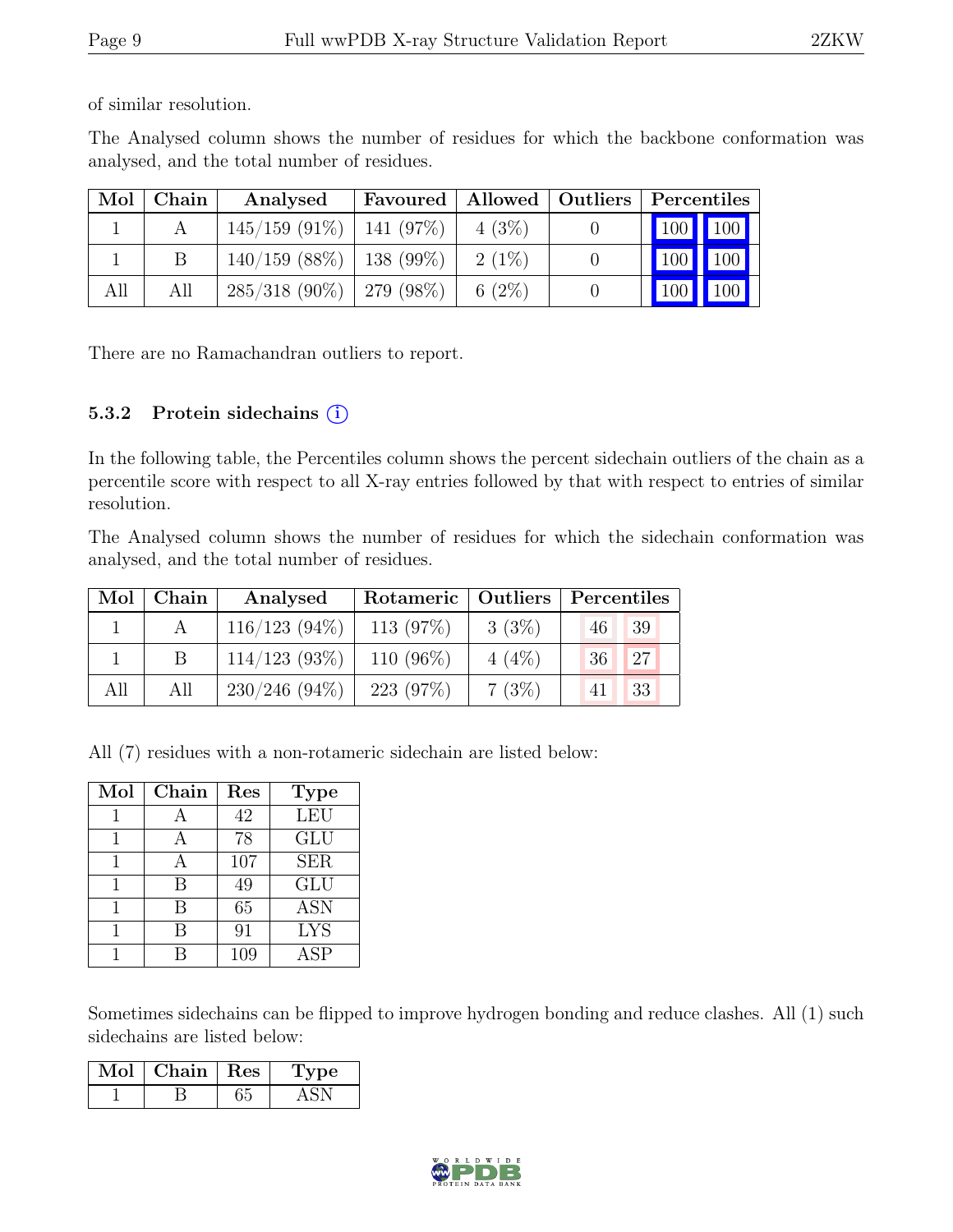#### 5.3.3 RNA  $(i)$

There are no RNA molecules in this entry.

### 5.4 Non-standard residues in protein, DNA, RNA chains  $(i)$

There are no non-standard protein/DNA/RNA residues in this entry.

### 5.5 Carbohydrates  $(i)$

There are no monosaccharides in this entry.

### 5.6 Ligand geometry  $(i)$

Of 4 ligands modelled in this entry, 4 are monoatomic - leaving 0 for Mogul analysis.

There are no bond length outliers.

There are no bond angle outliers.

There are no chirality outliers.

There are no torsion outliers.

There are no ring outliers.

No monomer is involved in short contacts.

### 5.7 Other polymers (i)

There are no such residues in this entry.

### 5.8 Polymer linkage issues  $(i)$

There are no chain breaks in this entry.

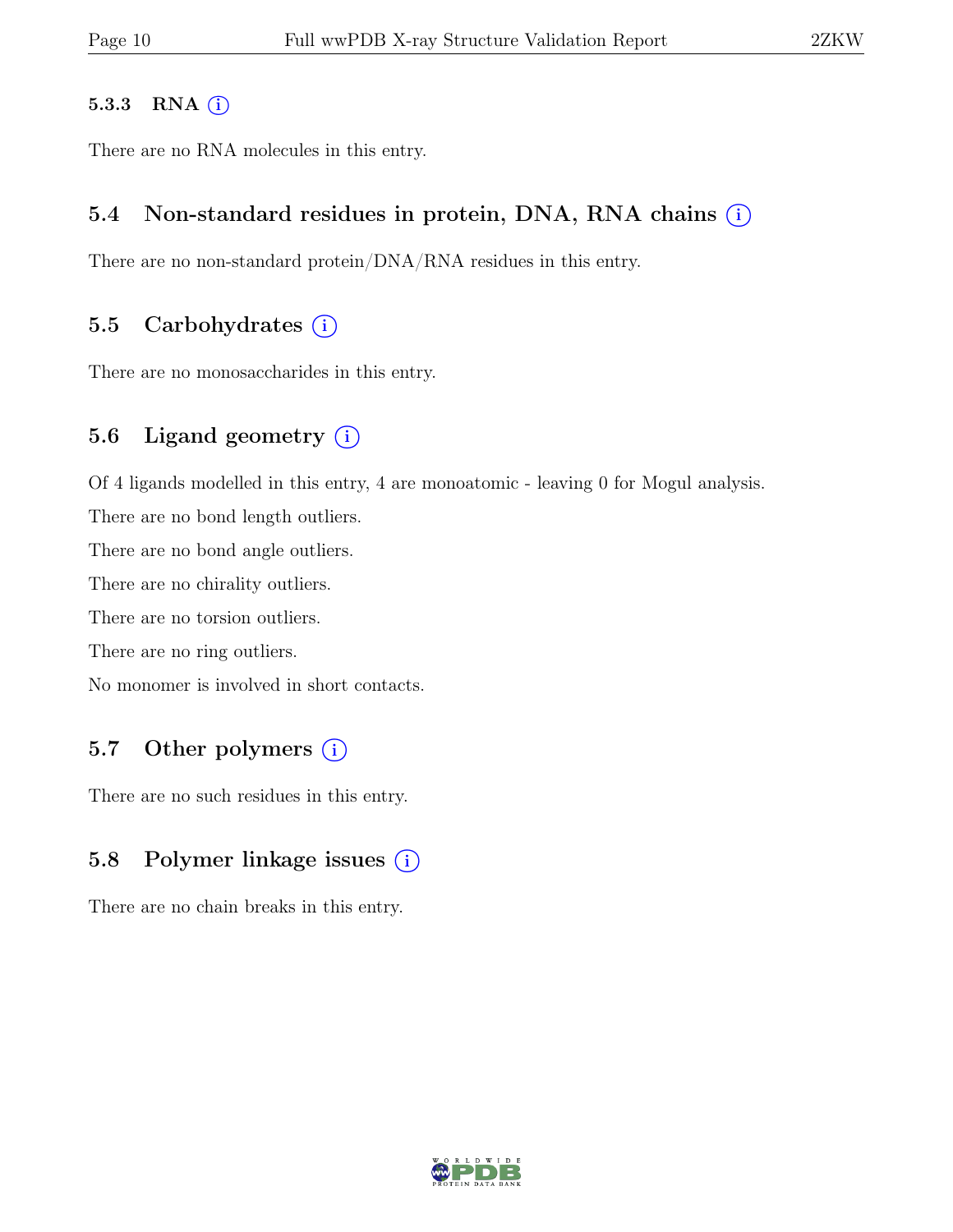# 6 Fit of model and data  $(i)$

## 6.1 Protein, DNA and RNA chains  $(i)$

In the following table, the column labelled  $#RSRZ>2$  contains the number (and percentage) of RSRZ outliers, followed by percent RSRZ outliers for the chain as percentile scores relative to all X-ray entries and entries of similar resolution. The OWAB column contains the minimum, median,  $95<sup>th</sup>$  percentile and maximum values of the occupancy-weighted average B-factor per residue. The column labelled ' $Q<.9$ ' lists the number of (and percentage) of residues with an average occupancy less than 0.9.

|     | Mol   Chain | Analysed         | ${ <\hspace{-1.5pt}{\mathrm{RSRZ}} \hspace{-1.5pt}>}$ | # $RSRZ>2$     |                                 | $\perp$ OWAB( $\rm \AA^2) \perp$ | Q <sub>0.9</sub> |
|-----|-------------|------------------|-------------------------------------------------------|----------------|---------------------------------|----------------------------------|------------------|
|     |             | $149/159$ (93\%) | 0.14                                                  | $3(2\%)$ 65    | $168$ <sup><math>+</math></sup> | 124, 37, 57, 85                  |                  |
|     |             | $146/159$ (91%)  | $-0.09$                                               |                |                                 | $1(0\%)$ 87 88 20, 30, 47, 66    |                  |
| All | All         | $295/318(92\%)$  | 0.03                                                  | $4(1\%)$ 75 77 |                                 | $\vert$ 20, 33, 55, 85           |                  |

All (4) RSRZ outliers are listed below:

| Mol | Chain | $\operatorname{Res}$ | <b>Type</b>      | <b>RSRZ</b> |
|-----|-------|----------------------|------------------|-------------|
|     |       | 27                   | <b>GLY</b>       | 3.6         |
|     |       | 109                  | <b>ASP</b>       | 3.5         |
|     |       |                      | A <sub>L</sub> A | 3.0         |
|     |       | 26                   | <b>ASN</b>       | 2.5         |

## 6.2 Non-standard residues in protein, DNA, RNA chains (i)

There are no non-standard protein/DNA/RNA residues in this entry.

## 6.3 Carbohydrates  $(i)$

There are no monosaccharides in this entry.

## 6.4 Ligands  $(i)$

In the following table, the Atoms column lists the number of modelled atoms in the group and the number defined in the chemical component dictionary. The B-factors column lists the minimum, median,  $95<sup>th</sup>$  percentile and maximum values of B factors of atoms in the group. The column labelled  $\sqrt{Q}$  ( $Q$ ,  $\sqrt{Q}$ ) lists the number of atoms with occupancy less than 0.9.

| $\mid$ Mol $\mid$ |  |     |      |                    | Type   Chain   Res   Atoms   RSCC   RSR   B-factors $(\AA^2)$   Q<0.9 |  |
|-------------------|--|-----|------|--------------------|-----------------------------------------------------------------------|--|
|                   |  | 401 | 0.99 | $\vert 0.06 \vert$ | 27,27,27,27                                                           |  |

Continued on next page...